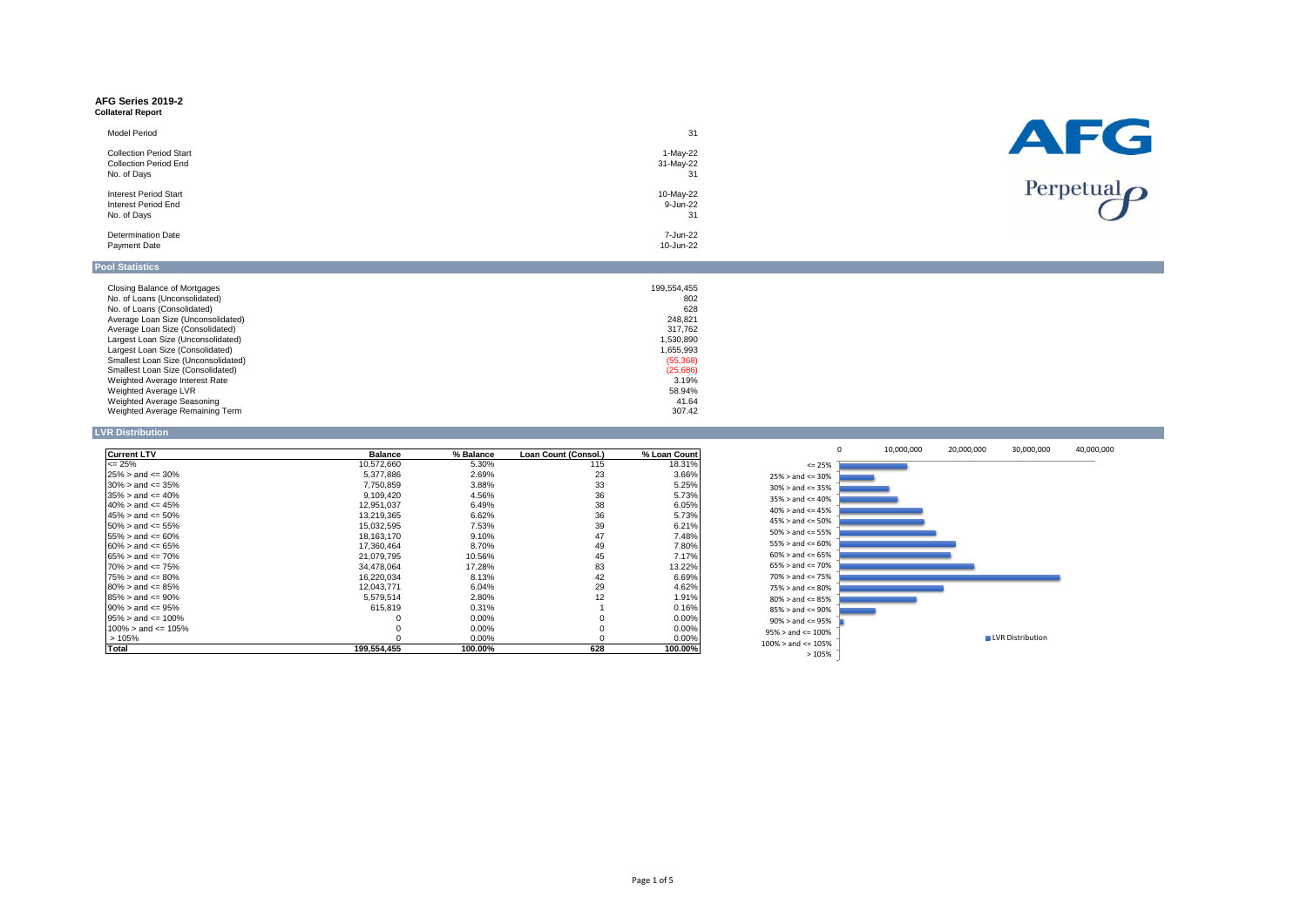### Balance Distribution (Unconsolidated)

| <b>Current Balance</b>              | <b>Balance</b> | % Balance | <b>Loan Count</b> | % Loan Count |
|-------------------------------------|----------------|-----------|-------------------|--------------|
| $\leq$ \$100.000                    | 5,642,751      | 2.83%     | 191               | 23.82%       |
| $$100,000 >$ and $\leq$ \$150,000   | 9,911,922      | 4.97%     | 79                | 9.85%        |
| $$150,000 >$ and $\leq$ \$200,000   | 13,933,246     | 6.98%     | 80                | 9.98%        |
| $$200.000 >$ and $\leq$ \$250.000   | 15.072.068     | 7.55%     | 67                | 8.35%        |
| $$250,000 >$ and $\leq$ \$300,000   | 22,662,434     | 11.36%    | 83                | 10.35%       |
| $$300.000 >$ and $\leq$ \$350.000   | 25,144,309     | 12.60%    | 77                | 9.60%        |
| $$350,000 >$ and $\leq$ \$400,000   | 27.892.056     | 13.98%    | 74                | 9.23%        |
| $$400,000 >$ and $\leq$ \$450,000   | 24,059,502     | 12.06%    | 57                | 7.11%        |
| $$450,000 >$ and $\leq$ \$500,000   | 18.966.590     | 9.50%     | 40                | 4.99%        |
| $$500,000 >$ and $\leq$ \$550,000   | 9,439,483      | 4.73%     | 18                | 2.24%        |
| $$550.000 >$ and $\leq$ \$600.000   | 3,400,648      | 1.70%     | 6                 | 0.75%        |
| $$600.000 >$ and $\leq$ \$650.000   | 3,750,581      | 1.88%     | 6                 | 0.75%        |
| $$650.000 >$ and $\leq$ \$700.000   | 4,786,615      | 2.40%     |                   | 0.87%        |
| $$700,000 >$ and <= \$750,000       | 5.064.669      | 2.54%     |                   | 0.87%        |
| $$750,000 >$ and $\leq 200,000$     | 3,901,596      | 1.96%     | 5                 | 0.62%        |
| $$800,000 >$ and $\leq$ \$850,000   | 842,242        | 0.42%     |                   | 0.12%        |
| $$850,000 >$ and $\leq$ \$900,000   |                | 0.00%     |                   | 0.00%        |
| $$900,000 >$ and $\leq$ \$950,000   |                | 0.00%     |                   | 0.00%        |
| $$950.000 >$ and $\leq$ \$1,000,000 | 961.123        | 0.48%     |                   | 0.12%        |
| > \$1,000,000                       | 4,122,619      | 2.07%     | 3                 | 0.37%        |
| Total                               | 199,554,455    | 100.00%   | 802               | 100.00%      |



## **Balance Distribution (Consolidated)**

| <b>Current Balance</b>            | <b>Balance</b> | % Balance | Loan Count (Consol.) | % Loan Count |
|-----------------------------------|----------------|-----------|----------------------|--------------|
| $= $100,000$                      | 1,919,931      | 0.96%     | 74                   | 11.78%       |
| $$100.000 >$ and $\leq$ \$150.000 | 6,778,199      | 3.40%     | 53                   | 8.44%        |
| $$150,000 >$ and $\leq$ \$200,000 | 10,396,426     | 5.21%     | 59                   | 9.39%        |
| $$200.000 >$ and $\leq$ \$250.000 | 13,197,328     | 6.61%     | 59                   | 9.39%        |
| $$250,000 >$ and $\leq$ \$300,000 | 19,450,733     | 9.75%     | 71                   | 11.31%       |
| $$300,000 >$ and $\leq$ \$350,000 | 19,191,455     | 9.62%     | 59                   | 9.39%        |
| $$350.000 >$ and $\leq$ \$400.000 | 28,632,446     | 14.35%    | 76                   | 12.10%       |
| $$400.000 >$ and $\leq$ \$450.000 | 22,955,945     | 11.50%    | 54                   | 8.60%        |
| $$450,000 >$ and $\leq$ \$500,000 | 18,015,819     | 9.03%     | 38                   | 6.05%        |
| $$500.000 >$ and $\leq$ \$550.000 | 12,078,380     | 6.05%     | 23                   | 3.66%        |
| $$550,000 >$ and $\leq$ \$600,000 | 8,573,858      | 4.30%     | 15                   | 2.39%        |
| $$600,000 >$ and $\leq$ \$650,000 | 3,766,785      | 1.89%     | 6                    | 0.96%        |
| $$650.000 >$ and $\leq$ \$700.000 | 8,056,936      | 4.04%     | 12                   | 1.91%        |
| $$700,000 >$ and $\leq$ \$750,000 | 7,247,347      | 3.63%     | 10                   | 1.59%        |
| $$750,000 >$ and $\leq$ \$800,000 | 3,104,213      | 1.56%     | 4                    | 0.64%        |
| $$800.000 >$ and $\leq$ \$850.000 | 2.471.246      | 1.24%     | 3                    | 0.48%        |
| $$850,000 >$ and $\leq$ \$900,000 | 1,744,563      | 0.87%     |                      | 0.32%        |
| $$900,000 >$ and $\leq$ \$950,000 | 1,828,633      | 0.92%     |                      | 0.32%        |
| $$950,000 >$ and $\leq 1,000,000$ | 961.123        | 0.48%     |                      | 0.16%        |
| > \$1,000,000                     | 9,183,090      | 4.60%     |                      | 1.11%        |
| <b>Total</b>                      | 199,554,455    | 100.00%   | 628                  | 100.00%      |



#### **Loan Seasoning Distribution**

| Seasoning (Months)                   | <b>Balance</b> | % Balance | <b>Loan Count</b> | % Loan Count |
|--------------------------------------|----------------|-----------|-------------------|--------------|
| $\epsilon$ = 12 Months               |                | $0.00\%$  | u                 | 0.00%        |
| 12 Months $>$ and $\leq$ 18 Months   |                | $0.00\%$  |                   | 0.00%        |
| 18 Months $>$ and $\leq$ 24 Months   | 495.574        | 0.25%     |                   | 0.25%        |
| 124 Months $>$ and $\leq$ 30 Months  | 287.368        | 0.14%     |                   | 0.12%        |
| 30 Months $>$ and $\leq$ 36 Months   | 9.283.191      | 4.65%     | 53                | 6.61%        |
| 36 Months $>$ and $\leq$ 42 Months   | 113,702,200    | 56.98%    | 418               | 52.12%       |
| 42 Months $>$ and $\leq$ 48 Months   | 61.690.920     | 30.91%    | 251               | 31.30%       |
| 48 Months $>$ and $\leq$ 54 Months   | 9.382.484      | 4.70%     | 38                | 4.74%        |
| $54$ Months $>$ and $\leq 60$ Months | 1.074.455      | 0.54%     | 6                 | 0.75%        |
| $60$ Months $>$ and $\leq$ 66 Months | 1.225.142      | 0.61%     | 5                 | 0.62%        |
| 66 Months $>$ and $\leq$ 72 Months   | 343.979        | 0.17%     |                   | 0.25%        |
| > 72 Months                          | 2.069.143      | 1.04%     | 26                | 3.24%        |
| Total                                | 199.554.455    | 100.00%   | 802               | 100.00%      |

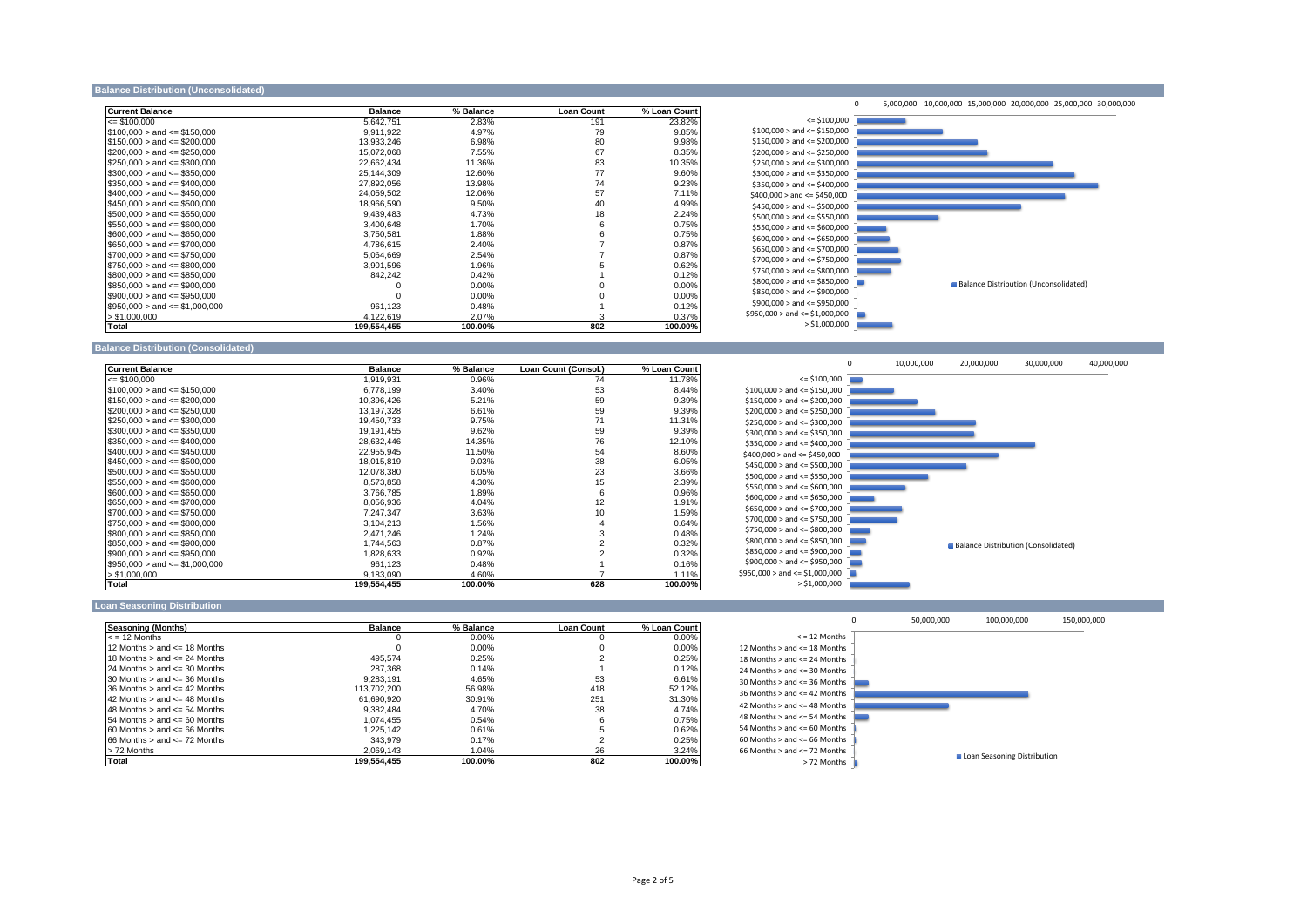#### **Geographic Distribution Jurisdiction State Balance % Balance Loan Count (Consol.) % Loan Count** NSWNew South Wales 50,743,175 25.43% 144 22.93% VICVictoria 65,737,893 32.94% 182 28.98% QLDQueensland 36,951,900 18.52% 129 20.54% Western Australia 22,911,150 13.06% 82 13.06% 82 13.06% 82 SA South Australia 16,760,661 8.40% 66 10.51% TASTasmania 822,417 0.41% 5 0.80% ACTAustralian Capital Territory 5,119,733 2.57% 19 3.03% NT Northern Territory 507,526 0.25% 1 0.16% No Data 0 0.00% 0 0.00% **Total 199,554,455 100.00% 628 100.00% Locality S&P Category Balance % Balance Loan Count (Consol.) % Loan Count** Metro 156,961,612 78.66% 477 75.96% Non Metro 39,430,198 19.76% 140 22.29% Inner City 3,162,644 1.58% 11 1.75%  $\sim$  No Data  $\sim$  0.00% 0 0.00% 0 0.00% 0.00% 0.00% 0.00% 0.00% 0.00% 0.00% 0.00% 0.00% 0.00% 0.00% 0.00% 0.00% 0.00% 0.00% 0.00% 0.00% 0.00% 0.00% 0.00% 0.00% 0.00% 0.00% 0.00% 0.00% 0.00% 0.00% 0.00% 0.00% 0.00% 0.00% 0 **Total 199,554,455 100.00% 628 100.00% Top 10 Postcodes Postcode Balance % Balance Loan Count (Consol.) % Loan Count** 1 3977 4,526,081 2.27% 10 1.25% 2 3064 2,474,102 1.24% 8 1.00% 3 3029 2,429,998 1.22% 7 0.87% 4 3011 2,325,206 1.17% 4 0.50% as a set of the contract of the contract of the contract of the contract of the contract of the contract of the contract of the contract of the contract of the contract of the contract of the contract of the contract of th 6 2066 1,933,463 0.97% 3 0.37% 7 3056 1,904,353 0.95% 4 0.50% 8 3015 1,868,509 0.94% 2 0.25% 9 3030 1,604,823 0.80% 5 0.62%  $1,592,171$  0.80% 3 0.37% 3 0.37% **Total 22,810,481 11.43% 51 6.36% Documentation Document Type Balance % Balance Loan Count % Loan Count** Premium Full Doc FULLFull Doc 190,671,430 95.55% 779 97.13% LOWNear Prime Full Doc 4,644,591 2.33% 14 1.75% LOWPremium Full Doc 4,238,433 2.12% 9 1.12%  $\sim$  No.00% 0 0.00% 0 0.00% 0 0.00% 0 0.00% 0 0.00% 0 0.00% 0 0.00% 0 0.00% 0 0.00% 0 0.00% 0 0.00% 0 0.00% 0 0.00% 0 0.00% 0 0.00% 0 0.00% 0 0.00% 0 0.00% 0 0.00% 0 0.00% 0 0.00% 0 0.00% 0 0.00% 0 0.00% 0 0.00% 0 0.00% 0 NONo Doc 0 0.00% 0 0.00% **Total 199,554,455 100.00% 802 100.00% Rate Type Rate Type Balance % Balance Loan Count % Loan Count** Variable Variable Rate 199,554,455 100.00% 802 100.00% Fixed Rate **0** 0.00% 0 0.00% 0 0.00% 0 0.000% 0 0.00% 0 0.00% 0 0.00% 0 0.00% 0 0.00% 0 0.00% 0 0.00% 0 0.00% 0 0.00% 0 0.00% 0 0.00% 0 0.00% 0 0.00% 0 0.00% 0 0.00% 0 0.00% 0 0.00% 0 0.00% 0 0.00% 0 0.00% 0 0.00% 0 0.00% **Total 199,554,455 100.00% 802 100.00% Repayment Type Repayment Type Balance Balance 1798 Balance Loan Count 174,580,483 Balance Loan Count 174,580,483 B 88.28% 88.28% 88.28%** Principal & Interest **88.28%**<br>  $24,973,972$  17.51% 94 11.72% 94 11.72% Interest Only 11.72% 10. 24,973,972 12.51% 12.51% 94 11.72% Non-Billing 0 0.00% 0 0.00% **Total 199,554,455 100.00% 802 100.00%** 0 1,000,000 2,000,000 3,000,000 4,000,000 5,000,000 1 2  $\overline{3}$ 4 5 6 7 8 9 10 Top 10 Postcodes New South Wales Victoria Queensland Western Australia South Australia ■ Tasmania Australian Capital Territory Metro Non Metro Inner City Full Doc Near Prime Full Doc Premium Full Doc **Low Doc** Variable Rate **Fixed Rate Principal & Interest** Interest Only Non-Billing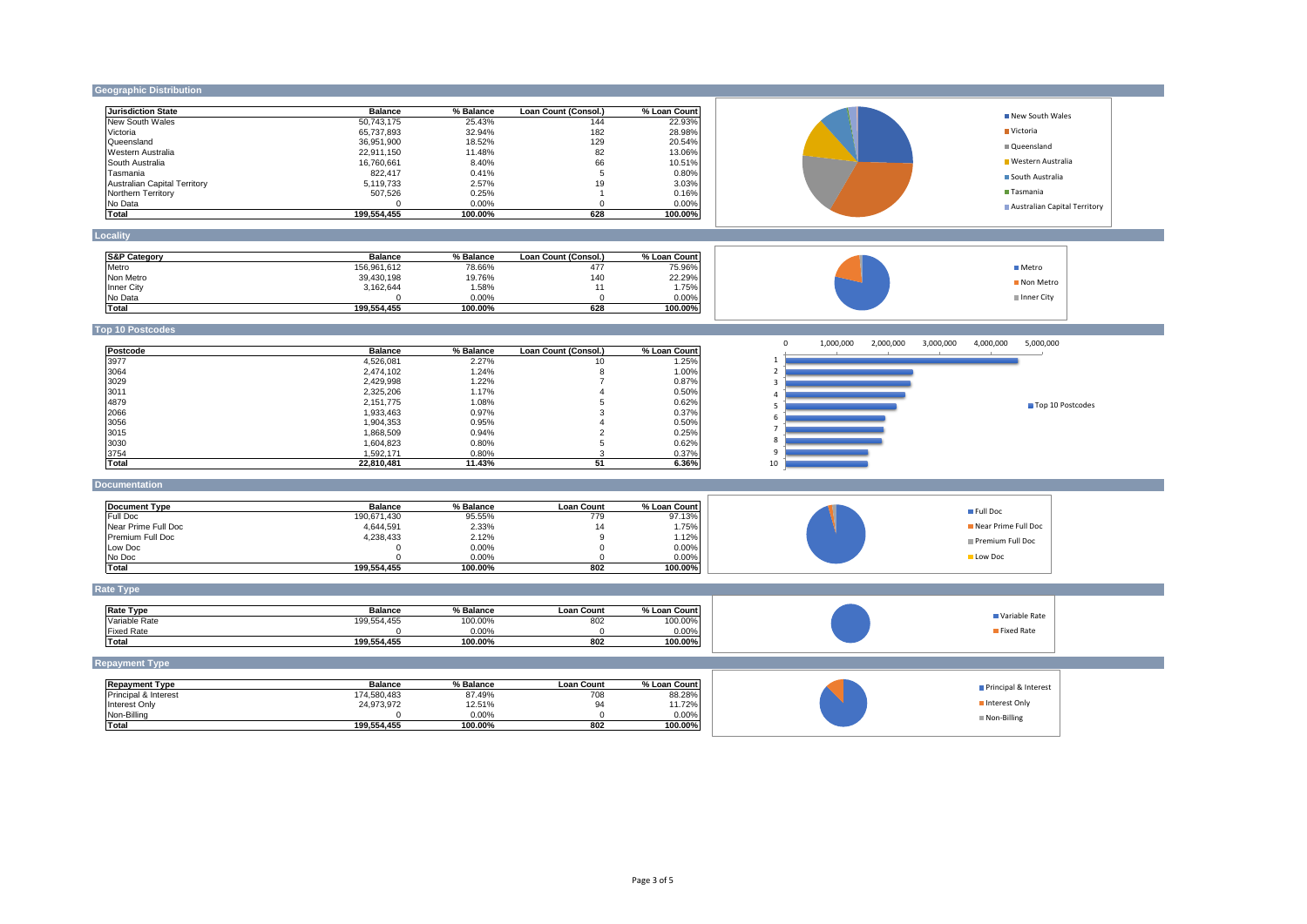| <b>Product Category</b>                                                                                                                                                                                                                                                                                                 | <b>Balance</b>             | % Balance          | <b>Loan Count</b>    | % Loan Count       |                             |             | Line of Credit             |             |
|-------------------------------------------------------------------------------------------------------------------------------------------------------------------------------------------------------------------------------------------------------------------------------------------------------------------------|----------------------------|--------------------|----------------------|--------------------|-----------------------------|-------------|----------------------------|-------------|
| Line of Credit                                                                                                                                                                                                                                                                                                          | $\Omega$                   | 0.00%              | $\mathbf{0}$         | 0.00%              |                             |             |                            |             |
| Term Loan<br>Total                                                                                                                                                                                                                                                                                                      | 199,554,455<br>199.554.455 | 100.00%<br>100.00% | 802<br>802           | 100.00%<br>100.00% |                             |             | Term Loan                  |             |
|                                                                                                                                                                                                                                                                                                                         |                            |                    |                      |                    |                             |             |                            |             |
| <b>Property Type</b>                                                                                                                                                                                                                                                                                                    |                            |                    |                      |                    |                             |             |                            |             |
| <b>Property Type</b>                                                                                                                                                                                                                                                                                                    | <b>Balance</b>             | % Balance          | Loan Count (Consol.) | % Loan Count       | $\mathbf 0$                 | 50,000,000  | 100,000,000<br>150,000,000 | 200,000,000 |
| <b>Residential House</b>                                                                                                                                                                                                                                                                                                | 160,505,369                | 80.43%             | 484                  | 77.07%             | <b>Residential House</b>    |             |                            |             |
| <b>Residential Unit</b>                                                                                                                                                                                                                                                                                                 | 38,323,672                 | 19.20%             | 142                  | 22.61%             | <b>Residential Unit</b>     |             |                            |             |
| Residential - Inner City                                                                                                                                                                                                                                                                                                | $\Omega$                   | 0.00%              |                      | 0.00%              | Residential - Inner City    |             |                            |             |
| Rural                                                                                                                                                                                                                                                                                                                   | 286,617                    | 0.14%              |                      | 0.16%              |                             |             |                            |             |
| Semi-Rural                                                                                                                                                                                                                                                                                                              | $\Omega$                   | 0.00%              |                      | 0.00%              | Rural                       |             |                            |             |
| Vacant Land                                                                                                                                                                                                                                                                                                             | 438,796                    | 0.22%              |                      | 0.16%              | Semi-Rural                  |             |                            |             |
| No Data                                                                                                                                                                                                                                                                                                                 | $\Omega$                   | 0.00%<br>100.00%   | $\Omega$<br>628      | 0.00%              | Vacant Land                 |             | Property Type              |             |
| Total                                                                                                                                                                                                                                                                                                                   | 199,554,455                |                    |                      | 100.00%            |                             |             |                            |             |
| <b>Arrears Distribution</b>                                                                                                                                                                                                                                                                                             |                            |                    |                      |                    |                             |             |                            |             |
|                                                                                                                                                                                                                                                                                                                         |                            |                    |                      |                    |                             |             |                            |             |
|                                                                                                                                                                                                                                                                                                                         |                            |                    |                      |                    |                             |             |                            |             |
|                                                                                                                                                                                                                                                                                                                         | <b>Balance</b>             | % Balance          | <b>Loan Count</b>    | % Loan Count       | $\circ$                     | 100,000,000 | 200,000,000                | 300,000,000 |
|                                                                                                                                                                                                                                                                                                                         | 196,735,080<br>2,458,385   | 98.59%<br>1.23%    | 795                  | 99.13%<br>0.75%    | Current                     |             |                            |             |
|                                                                                                                                                                                                                                                                                                                         | $\Omega$                   | 0.00%              |                      | 0.00%              | $1-30$ days                 |             |                            |             |
|                                                                                                                                                                                                                                                                                                                         | 360,990                    | 0.18%              |                      | 0.12%              | 31-60 days                  |             |                            |             |
|                                                                                                                                                                                                                                                                                                                         |                            | 0.00%              |                      | 0.00%              | 61-90 days                  |             |                            |             |
|                                                                                                                                                                                                                                                                                                                         | $\Omega$                   | 0.00%              |                      | 0.00%              | 91-120 days<br>121-150 days |             |                            |             |
|                                                                                                                                                                                                                                                                                                                         | $\Omega$                   | 0.00%              | $\Omega$             | 0.00%              | 151-180 days                |             |                            |             |
|                                                                                                                                                                                                                                                                                                                         | $\Omega$                   | 0.00%              | $\Omega$             | 0.00%              | 181 days or more            |             |                            |             |
|                                                                                                                                                                                                                                                                                                                         | 199,554,455                | 100.00%            | 802                  | 100.00%            |                             |             | Arrears Distribution       |             |
|                                                                                                                                                                                                                                                                                                                         |                            |                    |                      |                    |                             |             |                            |             |
|                                                                                                                                                                                                                                                                                                                         | <b>Balance</b>             | % Balance          | Loan Count (Consol.) | % Loan Count       | $^{\circ}$                  | 100,000,000 | 200,000,000                | 300,000,000 |
|                                                                                                                                                                                                                                                                                                                         | $\Omega$                   | 0.00%              | $\Omega$             | 0.00%              |                             |             |                            |             |
|                                                                                                                                                                                                                                                                                                                         |                            | 0.00%              |                      | 0.00%              | <b>COVID Hardships</b>      |             |                            |             |
|                                                                                                                                                                                                                                                                                                                         | $\Omega$                   | 0.00%              | $\Omega$             | 0.00%              | <b>COVID Arrangements</b>   |             |                            |             |
|                                                                                                                                                                                                                                                                                                                         | $\Omega$                   | 0.00%              | $\Omega$             | 0.00%              | COVID Arrangements - Other  |             |                            |             |
| <b>Arrears Band</b><br>Current<br>$1-30$ days<br>31-60 days<br>61-90 days<br>91-120 days<br>121-150 days<br>151-180 days<br>181 days or more<br>Total<br><b>Hardships</b><br><b>Hardships</b><br><b>COVID Hardships</b><br><b>COVID Arrangements</b><br>COVID Arrangements - Other<br>Hardship<br>Non-Hardship<br>Total | 199,554,455<br>199.554.455 | 100.00%<br>100.00% | 628<br>628           | 100.00%<br>100.00% | Hardship                    |             |                            |             |

COVID Hardship – A deferral of loan repayments for a period from 3 to 6 months as a result of financial stresses due to Covid-19<br>COVID Arrangement - A temporary change to the loan repayment type from 'Principal & Interest'